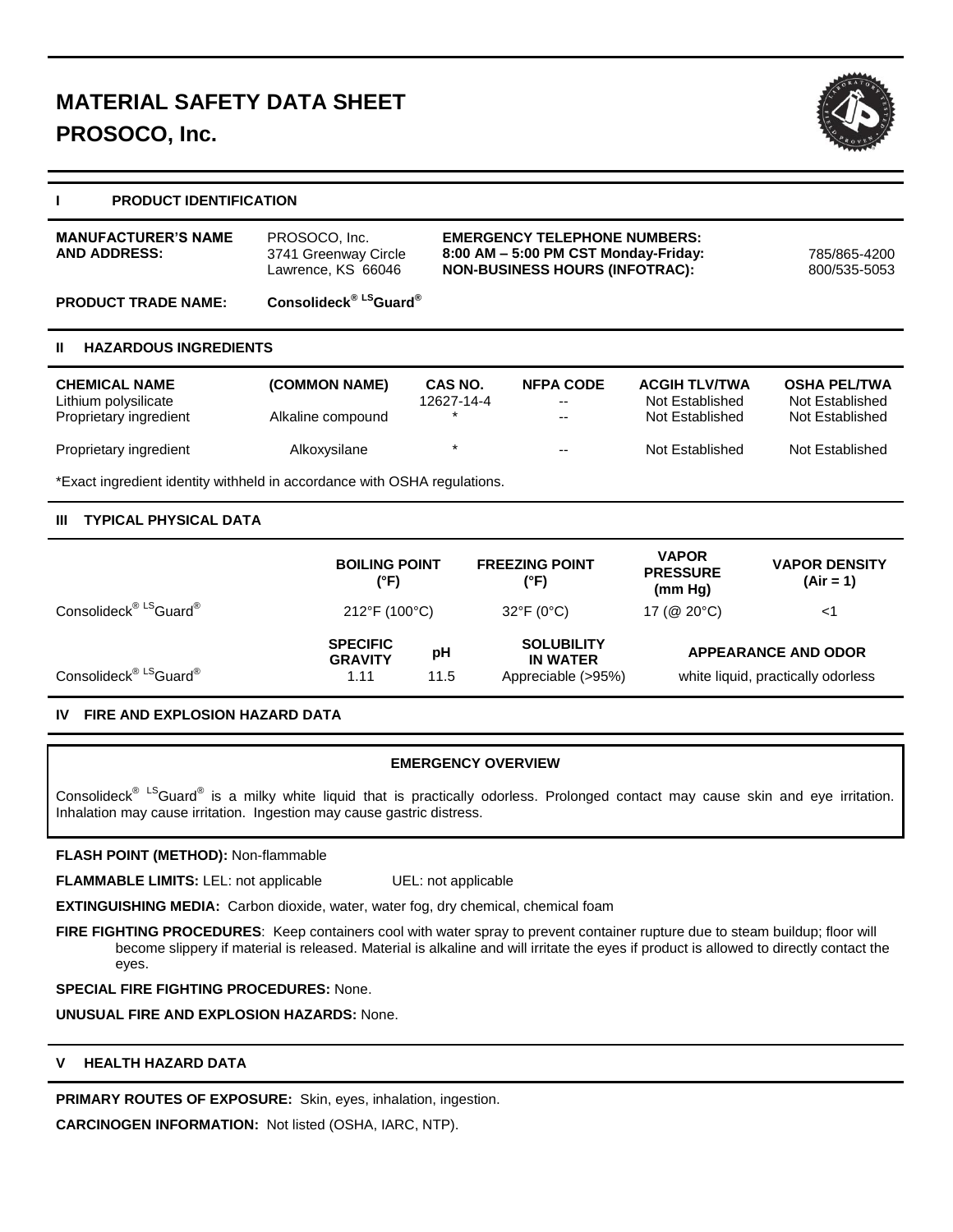#### **MEDICAL CONDITIONS AGGRAVATED BY OVEREXPOSURE:**

#### **EFFECTS OF OVEREXPOSURE:**

**EYE CONTACT:** Contact with eyes may cause pain and irritation.

**SKIN CONTACT:** Contact with skin may cause irritation, dermatitis.

**INHALATION:** Inhalation of mists or vapors may cause irritation to upper respiratory tract and mucous membranes.

**INGESTION:** Irritating to digestive tract; may cause gastric distress, stomach pains.

#### **EMERGENCY AND FIRST AID PROCEDURES:**

- **EYE CONTACT:** Remove contact lenses. Immediately flush eyes for 15 minutes in clear running water while holding eyelids open; seek medical attention immediately.
- **SKIN CONTACT:** Wash contacted area with soap and water; DO NOT attempt to neutralize with chemical agents; if irritation persists, seek medical attention.
- **INHALATION:** Remove affected person to fresh air; wash mouth and nasal passages with water repeatedly; if breathing difficulties persist seek medical attention.

**INGESTION:** Drink large quantities of water or milk; DO NOT induce vomiting; seek medical attention immediately.

### **VI REACTIVITY DATA**

### **STABILITY:** Stable.

**CONDITIONS TO AVOID:** Extreme temperatures, keep from freezing.

**INCOMPATIBILITY (MATERIALS TO AVOID):** strong oxidizers, strong acids

**HAZARDOUS COMBUSTION OR DECOMPOSITION PRODUCTS:** Smoke, fumes, oxides of carbon. Decomposition will not occur if handled and stored properly. In case of fire, oxides of carbon and lithium, hydrocarbons, fumes, and smoke may be produced.

# **VII SPILL OR LEAK PROCEDURES**

- **SPILL, LEAK, WASTE DISPOSAL PROCEDURES:** STEPS TO BE TAKEN IN CASE MATERIAL IS RELEASED OF SPILLED: Material is alkaline and will irritate the eyes if product is allowed to directly contact the eyes. Wash small spills to sanitary sewer. Large spills – confine spill, soak up with approved absorbent, shovel product into approved container for disposal.
- **WASTE DISPOSAL METHODS:** Dispose of in accordance with Local, State, and Federal Regulations. Refer to "40 CFR Protection of Environment Parts 260-299" for complete waste disposal regulations for alkaline materials. Consult your local, state, and Federal Environmental Protection Agency before disposing of any chemicals.

#### **VIII SPECIAL PROTECTION INFORMATION**

**RESPIRATORY PROTECTION:** None required in typical use conditions. If mists are present, wear a NIOSH approved dust/mist respirator.

**VENTILATION:** The use of local exhaust ventilation is recommended. Use corrosion-resistant ventilation equipment.

**PROTECTIVE CLOTHING:** Coveralls, apron, or other equipment as needed to minimize skin contact.

**PROTECTIVE GLOVES:** Neoprene or rubber gloves with cuffs as needed to prevent prolonged exposure.

**EYE PROTECTION:** Safety glasses with side shields. Depending on application condition, chemical splash goggles or a face shield may be necessary to prevent eye contact.

**OTHER PROTECTIVE EQUIPMENT:** Provide eyewash and clean water for rinsing skin.

#### **IX SPECIAL PRECAUTIONS**

- **WORK PRACTICES:** Proper work practices and planning should be utilized to avoid contact with workers, passersby, and non-work surfaces. Always follow published application rates. See the Product Data sheet and label for specific precautions to be taken during use. Smoking, eating and drinking should be prohibited during the use of this product. Wash hands before breaks and at the end of a shift.
- **PRECAUTIONS TO BE TAKEN IN HANDLING AND STORAGE:** Keep container closed when not in use; protect containers from abuse; protect from extreme temperatures. Keep from freezing. Keep this and other chemicals out of reach of children.